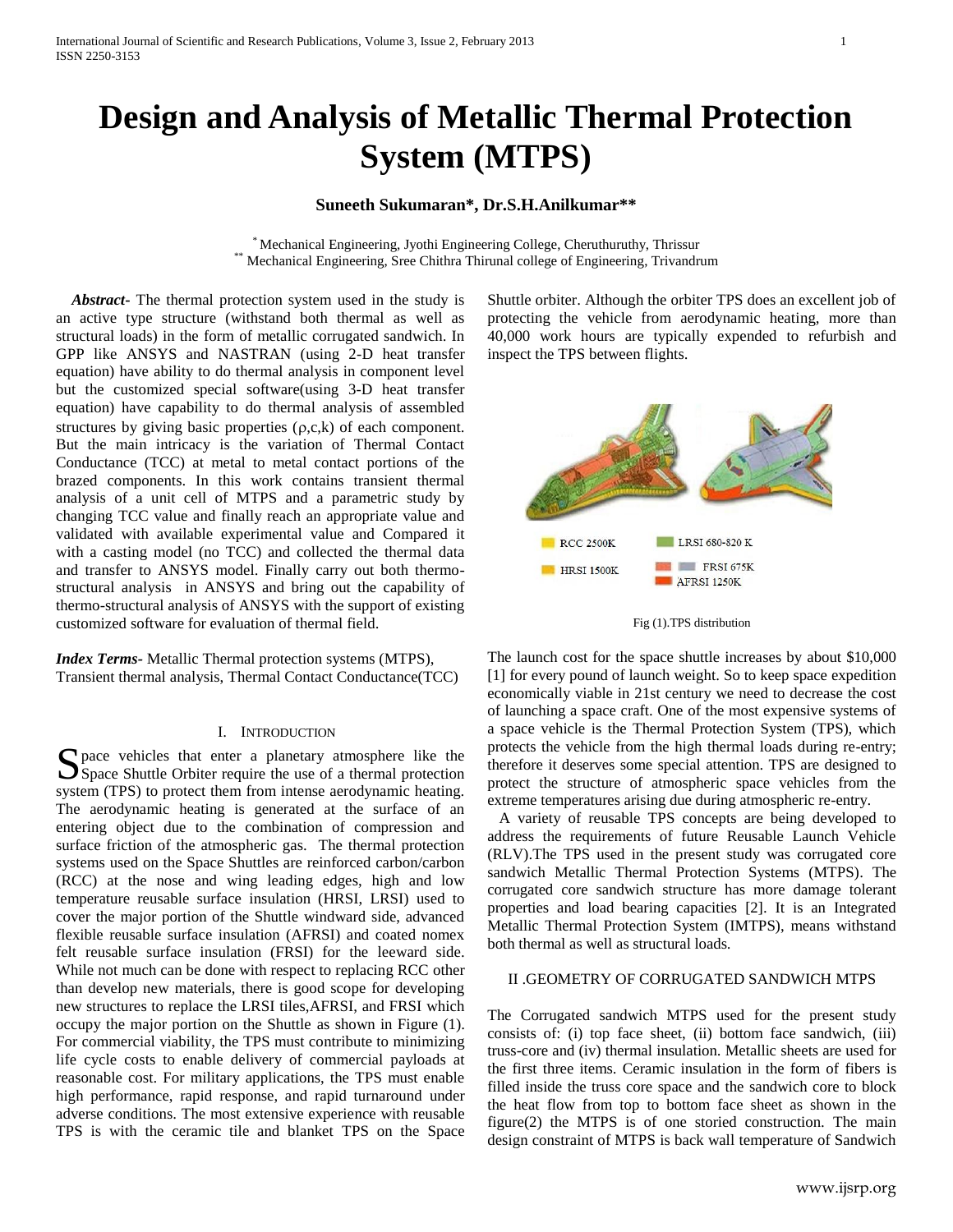structure should be less than 375K for all re-entry space vehicles at a required duration of 1000s of the flight during the re-entry phase and this can be achieved by filling "SAFFIL" like insulation material inside the truss core.



Fig (2). Geometry of MTPS

The structure is symmetric with respect to vertical plane (Z-plane ).So one unit cell of 37.5 x 37.5 x 20 mm is considered to obtain the thermal field data. The one unit cell of corrugated sandwich MTPS is shown in Figure (3).



The panel is constructed of three materials (i) PM2000 for top face sheet (1.0 mm thick), truss Core (0.1mm thick) and bottom face of top sandwich (1.0mm thick). This model is made by fixing corrugated web to the top and bottom face sheet by the process of brazing.



The figure (4) shows a casting model. In this model the web portion is made by casting with TFS and BFS as single volume. In casting model Back wall temperature is very high.

## III .FINITE ELEMENT MODELING OF MTPS

This paper presents a three dimensional finite element method based thermal modeling of a metallic thermal protection system

(MTPS).Analytical solutions are not possible with this type of heterogeneous construction since it is a non-linear transient problem. The formulation uses three types of element: (i) shell element for metallic parts, (ii) 3-D solid element for insulation and (iii) interface element for heat flow between metallic skins and insulation. Then conducted transient thermal analysis and collected thermal field data at each time step. Polynomial approximation is used to represent the through thickness temperature profile in shell elements and transfer these temperature values to ANSYS model to conduct thermo-structural analysis because stresses are considered equally important as the temperatures. Any structural failure due to high stresses may call for replacement of failed ones, before the next launch. Three types of elements: (i) 8-node shell element, (ii) 20-node solid element and (iii) 8-node interface element are employed. Shell elements are used in the metallic parts (top face sheet, truss core, top and bottom face sheets of sandwich). Solid elements are used for the insulation parts, both in truss core space and core of bottom sandwich. Interface elements are used in:

- (i) Between face sheets and truss core sheets (metal-metal contact) and
- (ii) Between face sheets and Saffil insulation



The modes of heat transfer are: (i) conduction through places of direct contact, (ii) conduction through the medium filling the interstitial space,(iii)re- radiative heat transfer across the interface. The heat flow through a common surface between two contacting surfaces is modeled using the concept of interface element. The aerodynamic heating ceased after 640s is shown in heat flux trajectory (Appendix) but the heat transfer was not ceased .After 640S radiative heat transfer would be take place so give additional time up to 5640 S for heat transfer ceasing. The emissivity value used in the analysis is 1.The element exists at (i) metal to metal contact (ii) metal to saffil contact.

 Parametric study for arriving at an optimum configuration can be achieved by using this Software by varying the thickness, heat flux, material without actually conducting the test.In the present study concept of Thermal Contact Conductance (TCC) have been included in the modeling for making it close to reality. Thermal Contact Conductance exists between bodies in contact whether they are of similar or dissimilar materials. The contacting surfaces correspond to the sides of two adjacent elements. Three combinations are possible in MTPS. (i) shell-solid (ii) solid-shell (iii) shell-shell. Since high temperatures are involved material properties becomes function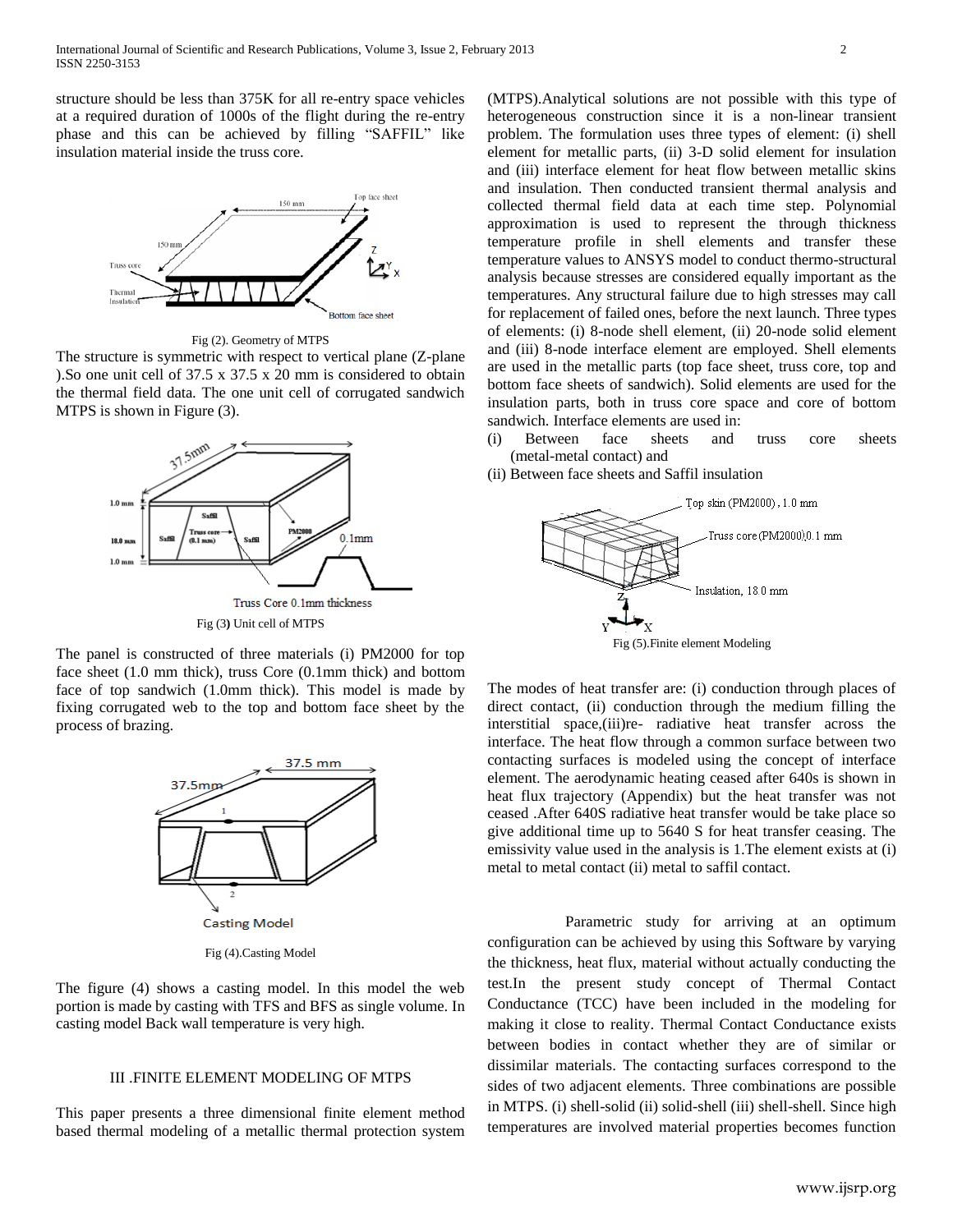of temperature that is also considered in the analysis. Figure (6) Shows typical temperature profiles on either side of interface with a temperature drop ( $\Delta T$ ) across the interface.



Fig (6) .Typical temperature profile

The heat flux passing through the interface is expressed as [4].

$$
q = tcc(T_1 - T_2) \tag{1}
$$

Where  $T_1$  - temperature on the bottom surface of medium  $-I$  and  $T_2$  - temperature on the top surface of medium- II ,  $\textit{tcc}$  - thermal contact conductance, the value of which is difficult to specify. An experimentally evaluated one is more appropriate. But experiments have to be conducted for the specific combinations and statistical values have to be obtained. Alternately reasonable values may be obtained from existing literature (TCC=5 x  $10^{-4}$ )  $W/mm^2K$ ). In the study conduct transient thermal analysis by four TCC value(5 x  $10^4$ , 3x  $10^{-4}$ , 1x  $10^{-4}$ , 0.5x  $10^{-4}$  W/mm<sup>2</sup>K) and find thermal datas up to 1000 seconds.

 The thermal load is applied on the top surface. It is uniformly applied on the surface, the intensity varies with time. In addition to thermal load mentioned above, re-radiation heat loss condition is applied on the top surface. Also convective heat loss is applied on the top surface, after aerodynamic heating is ceased. The convective heat transfer is hc=  $6.5 \times 10^{-6}$ W/mm<sup>2</sup>[5]. The time varying heat flux load (MACH12 trajectory) and thermal properties are shown in (Appendix).

### IV .RESULTS AND DISCUSSION

The figure (7) shows positions for Temperature measurement. The transient thermal is carried out for four Thermal contact conductance (TCC) value and find temperature at top and bottom face sheet.



Table 1 Selected location across MTPS

| Position | Details                   |
|----------|---------------------------|
|          | Outer surface of top PM   |
|          | 2000 skin, $z = 20$ mm    |
|          | Bottom of PM2000 sheet    |
|          | (back wall), $z = 0.0$ mm |

A. *Transient Thermal Analysis Results*

The 4 TCC values are 1) A= 5 x  $10^{-4}$  W/ mm<sup>2</sup>K 2) B=3 x  $10^{-4}$ W/ mm<sup>2</sup>K 3) C=1x 10<sup>-4</sup> W/ mm<sup>2</sup>K 4) D=0.5 x 10<sup>-4</sup> W/ mm<sup>2</sup>K



Fig (8) Top face sheet temperature for Different TCC

The variation of TFS and BFS temperature for different values of TCC are shown in Fig (8&9). For a MACH12 heat flux history (Appendix) the heat transfer through thickness from TFS to BFS was affected by TCC value .So the TFS temperature shows not much difference but BFS temperature shows much difference as shown in Fig(8 &9). This transient thermal analysis for different TCC value shows the maximum temperature value which is most close to experimental value is for TCC=  $0.5 \times 10^{-4}$  W/ mm<sup>2</sup>K .For this TCC value the maximum temperature at top face sheet is 1312K (at 370 seconds) and maximum temperature at bottom face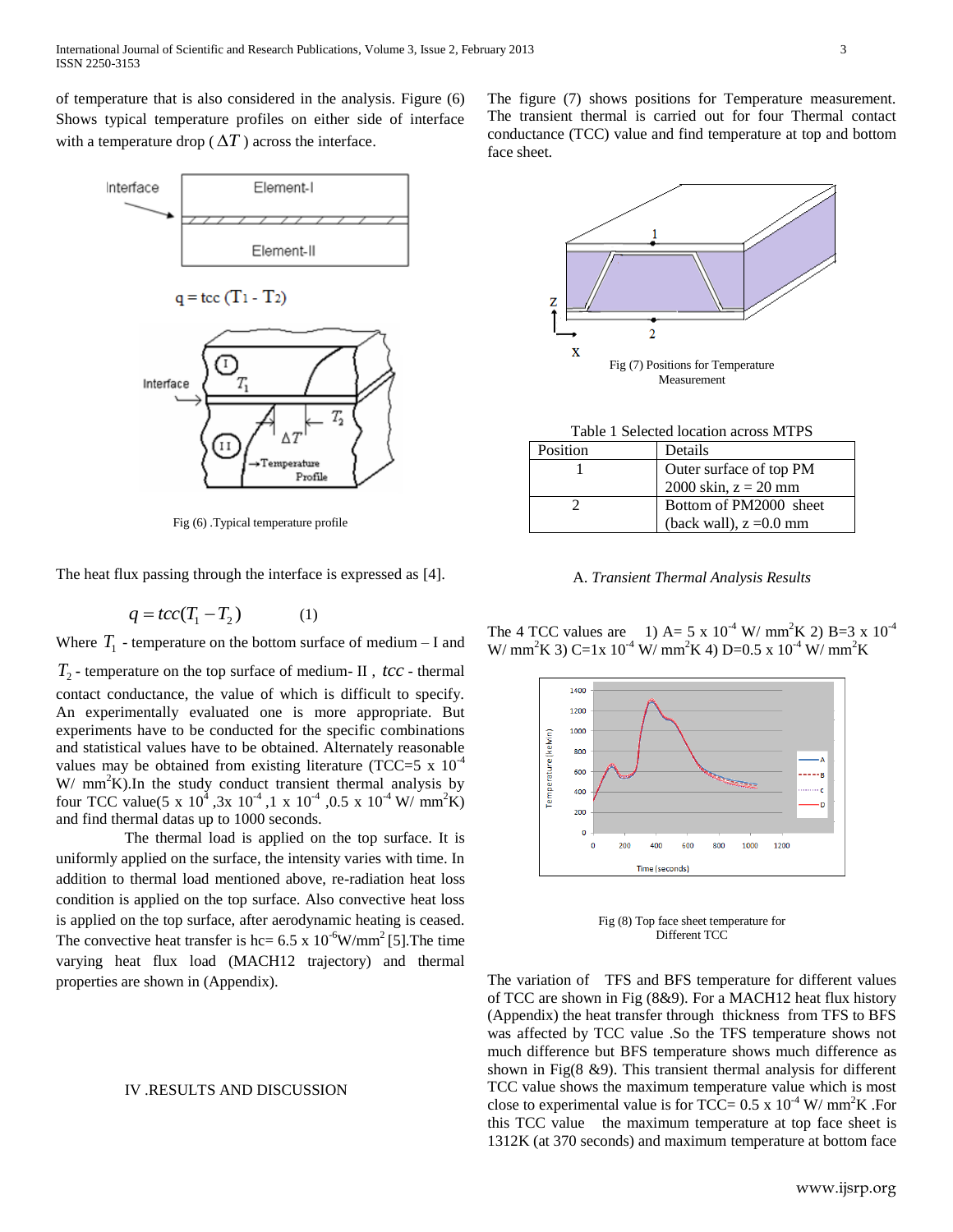sheet is 601K (840 seconds) and conducted transient thermal analysis of a casting model (NO TCC) to find the importance of thermal contact conductance.



Fig (9).Bottom face sheet temperature for Different TCC

Table 2 Comparison of Temperatures

|            | Maximum<br>Temperature(K) | Maximum<br>Temperature(K)               |                   |
|------------|---------------------------|-----------------------------------------|-------------------|
|            | Experimental              | Special<br>software(TCC=0.5<br>$E-04$ ) | Difference<br>(K) |
| <b>TFS</b> | 1295                      | 1312                                    |                   |
| <b>BFS</b> | 575                       | 601                                     | 26                |

In this model there is no need for giving thermal contact conductance at metal-metal contact part because corrugated web is made as a single volume with top and bottom face sheet. The Variation of top face sheet and bottom face sheet temperatures of brazing model and casting model  $(TCC=1)$  is shown in Fig  $(10)$ and Fig (11) respectively.



Fig (10) Variation of TFS temperature



Fig. (11) Variation of BFS temperature

The maximum TFS temperature for casting model is 1260K  $(t=370$  seconds) and for brazing model is  $1304K$   $(t=370$ seconds), i.e. temperature difference of 44K. The maximum BFS temperature for casting model is  $976K$  ( $t=575$  seconds) and brazing model is 667K (t=620 seconds).

#### B. *Thermo-Structural Analysis*

Stresses are considered equally important as the temperatures any structural failure due to high stresses may call for replacement of failed ones, before the next launch. The shell element used in the special purpose software give top and bottom temperature of each node other than mid surface temperature because of interpolation function used in the software. So it is easily to use solid element for modeling of TFS and BFS in ANSYS and give proper thermal gradient by giving top bottom node temperature. Transfer the nodal temperature in the special software to ANSYS model. The elements used in ANSYS are SHELL93 (web) and SOLID45 (TFS and BFS).The saffil insulation is not considered in the structural modeling because Saffil cannot take structural loads and the structural properties are not taken into consideration. Transfer the nodal temperatures at  $t=376$  seconds (TCC=1) from special software to ANSYS with reference to the material property data (Appendix).The Figure (12) shows thermal distribution at t=376s in ANSYS.



Fig (12).Temperature distribution at 376s (TCC=1)

The maximum temperature in TFS is at 376seconds (1034K) and temperature in BFS is 425K.Then constrained displacements for all nodes in the four sides of BFS and conducted the static type analysis give stresses due to temperature.



Fig (13) Von-Mises Stress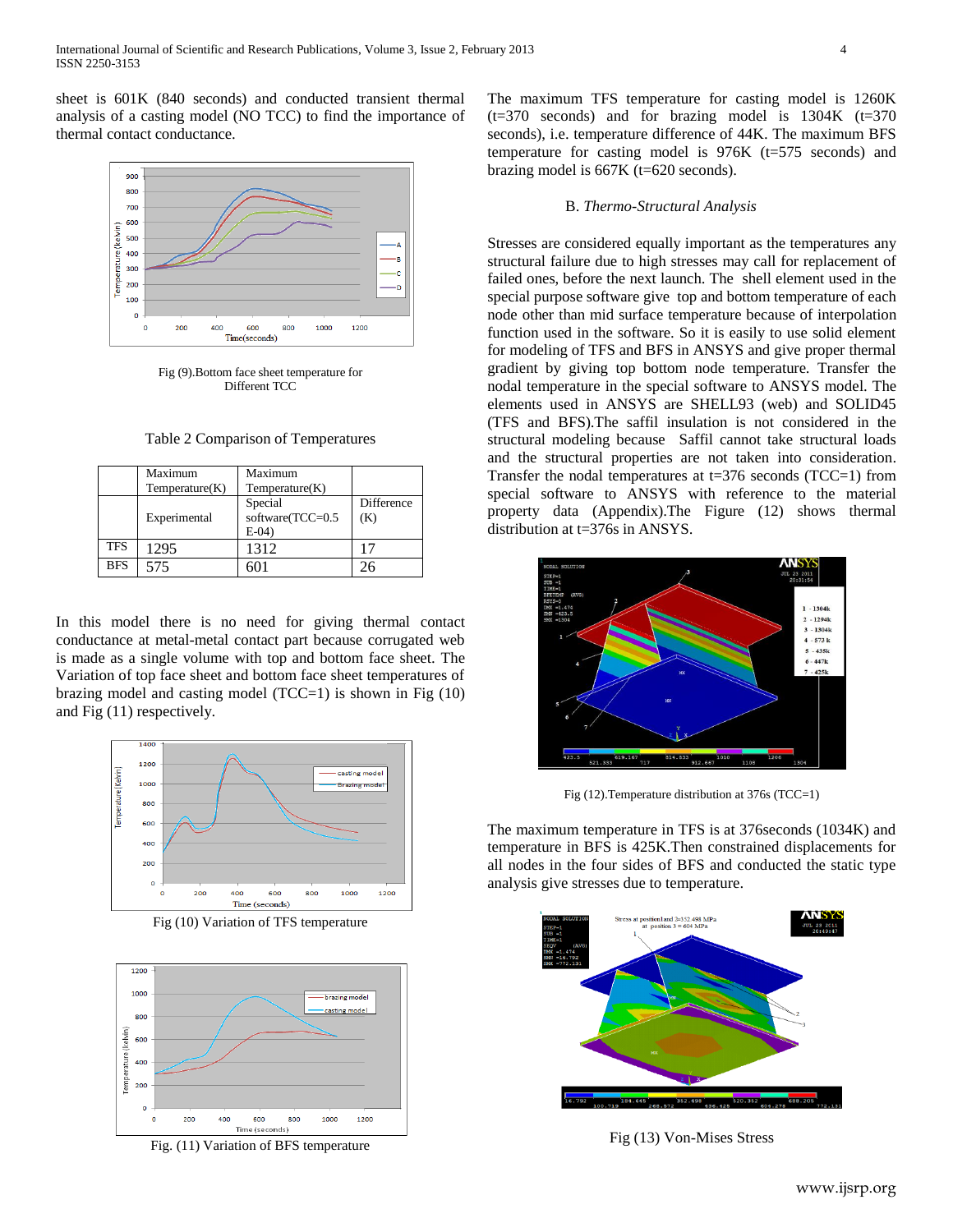Figure (13 &14) shows the Von-Mises Stress distribution. The Figure (13) shows the stresses at position1 and position2 are 352.492MPa and at position3 is 604 MPa. The stress values exceed the safe limit according to allowable stress value at the corresponding temperature (Appendix).Figure(14) shows the stresses at position 4,5,6 is 772.131MPa which exceed the allowable stress limit.



Fig (14). Von-Mises Stresses

## V. CONCLUSIONS

 A transient heat transfer analysis of MTPS followed by structural analyses has been carried out to bring out intricacies of associated with TCC. Thermal contact conductance which is a parameter that determines the heat transfer across the two different surfaces that are brazed together is varied from 0.5E-4 to 5 E-4 W/mm²K and thermal profile across MTPS. It is interesting to note that for a heat flux history with maximum value of 0.18W/mm² and for TCC= 0.5E-4 W/mm²K the maximum back wall temperature of the MTPS is predicted as 601K at 840s as against maximum respective value of 575K at 704s. As TCC value increases the back wall temperature increases and for  $TCC = 5 E-4 W/mm<sup>2</sup>K$ , it is obtained as 835K at 590s. When compared to the limit case of an integral MTPS (casted), the back wall temperature becomes 976K at 575s as expected.

Structural analysis results on MTPS indicated that for 100kPa load corresponding to a thermal profile for TCC=1E-4 W/mm<sup>2</sup>K, the critical buckling load as 0.356kPa with web of the truss core in bending mode. Based on the von -misses stress the truss core has a maximum stress 772MPa (476K) as against the strength of 520MPa. It is concluded that a locally the stresses are exceeding the limit. However, for a distance of 5mm away from the maximum stress zone, the value becomes 510MPa (501K) with a positive margin.

Present study indicated that the junction where truss core meets the skin needs additional reinforcement in the form of beading and recommended for using C- type channel section at the junction for supporting the truss core.

#### **REFERENCES**

[1] Satish K, Oscar M.Matrinez, Christian Gogu, Bhavani V.Shankar, Raphael T.Haftka, (May, 2006), Analysis and Design of Corrugated-Core Sandwich Panels for Thermal Protection Systems of Space Vehicles, AIAA/ASME//AHS/ASC Structures, dynamics And Materials Conference, Newport, Rhode Island.

- [2] Blosser, M.L, C.J. Martin, D. Kamran, C.C. Poteet (March, 1998) Reusable Metallic Thermal Protection Systems Development, Third European workshop on thermal Protection Systems, ESTEC, Noordwijk, The Netherlands.
- [3] Satish K, Christian Gogu, Bapanapalli, Bhavani V.Shankar, Raphael T.Haftka (April, 2006), Comparison of Materials for Integrated Thermal Protection Systems for Spacecraft Reentry, AIAA/ASME/ASCE/AHS/ASC Structures, dynamics, And Materials Conference, Honululu, Hawaii.
- [4] Fukuoka (2005), Luo Xing et al( 2008).Multi-Fidelity Analysis of Corrugated-Core Sandwich Panels for Integrated Thermal Protection Systems.. Department of Mechanical and Aerospace Engineering, University of Florida.(50th AIAA/ASME/ASCE/AHS/ASC Structures, Dynamics, and Materials Conference, 4 - 7 May 2009.
- [5] Blosser, M.L., Advanced metallic thermal protection systems for reusable launch vehicles, Doctoral dissertation, Dept. of mechanical and aerospace engineering, University of Virginia, May 2000.
- [6] Micromechanical Analysis of Composite Truss-core Sandwich Panels for Integrated Thermal Protection Systems.- Oscar Martinez, Satish Bapanapalli, Bhavani Sankar, Raphael Haftka. Department of Mechanical and Aerospace Engineering. University of Florida, Gainesville, Florida 32611-6250. (47th AIAA/ASME/ASCE/AHS Structures, structural dynamics, and Materials Conference Conference1 - 4 May 2006, Newport, Rhode Island). (*[www.](http://www.aiaa.org/)[aiaa](http://www.aiaa.org/)[.org](http://www.aiaa.org/)*).

#### AUTHORS

**FirstAuthor** –SuneethSukumaran, M.Tech (machinedesign),Assistant Professor,Jyothi engineering college,Thrissur and suneethsukumaranforyou@gmail.com.

**Second Author** – Dr.S.H.Anilkumar,Ph.d , associate professor and shakumar69@gmail.com.

**Correspondence Author** – Suneeth Sukumaran, suneethsukumaranforyou@gmail.com, 9496352391.

#### APPENDIX

Table .3.Transient heat flux loading history